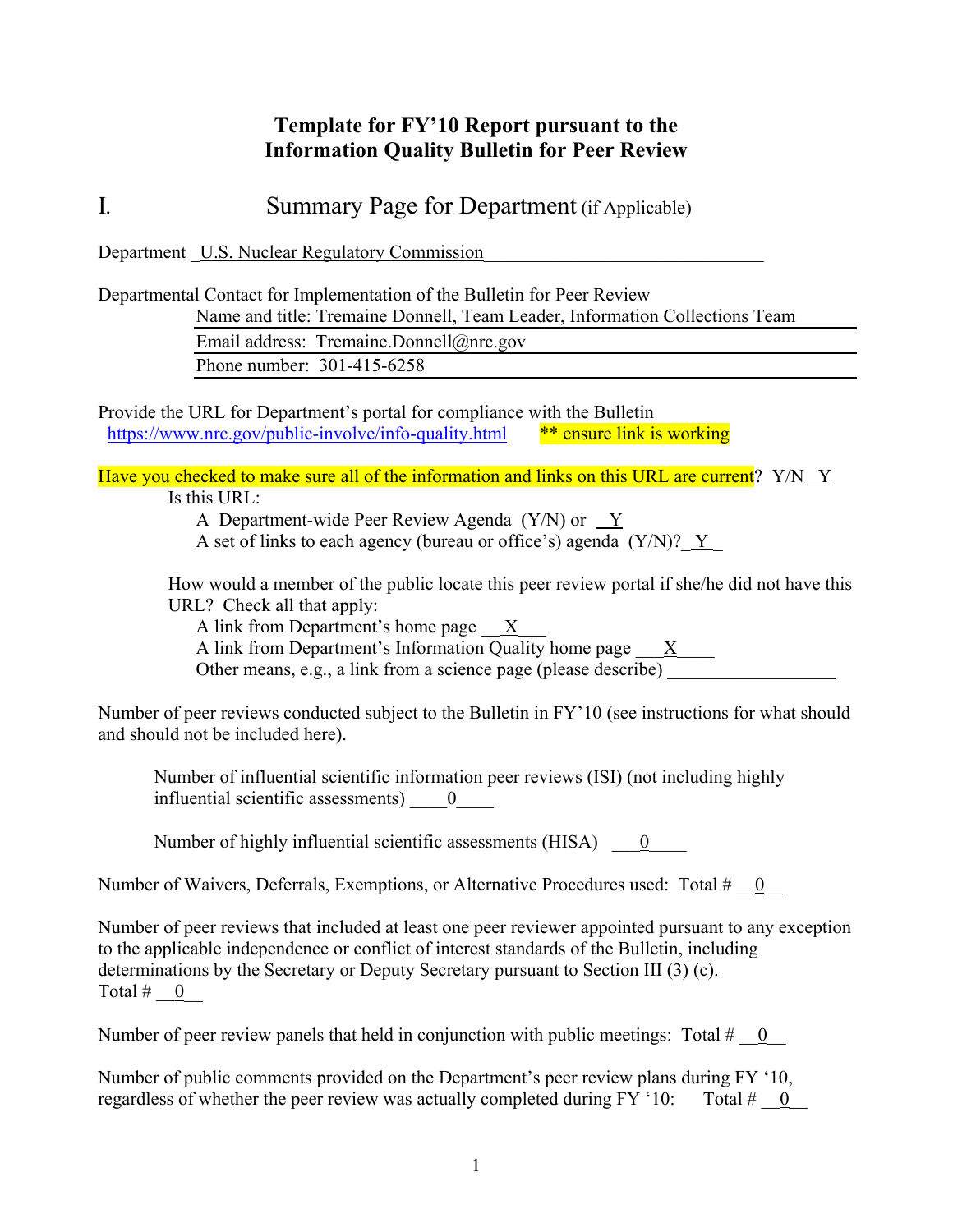## **Template for FY'10 Report pursuant to the Information Quality Bulletin for Peer Review**

# II. Agency Report

### GENERAL INFORMAITON

Agency U.S. Nuclear Regulatory Commission

Agency Contact for Implementation of the Peer Review Bulletin

Name and title: Tremaine Donnell, Team Leader, Information Collections Team Email address: Tremaine.Donnell@nrc.gov Phone number: 301-415-6258

URL for Agency's Peer Review Agenda https://www.nrc.gov/public-involve/info-quality.html\_\_ \*\* ensure link is working

What pathway(s) can a member of the public use to find the Agency's peer review agenda if she/he did not have this URL?

- o Link from Departmental or Agency home page, X
- o Link from Agency Information Quality home page, X
- o Link from science, research, or regulatory pages (please specify)
- o Other (please describe) \_\_\_\_\_\_\_\_\_\_\_\_\_

 $\frac{1}{2}$ 

Does the agenda provide links to peer review reports for all completed peer reviews?  $N/A$ 

Have you checked to make sure all of the information and links on the agency's peer review home page to are current?  $Y/N \ Y$ 

*Continue to Next Page*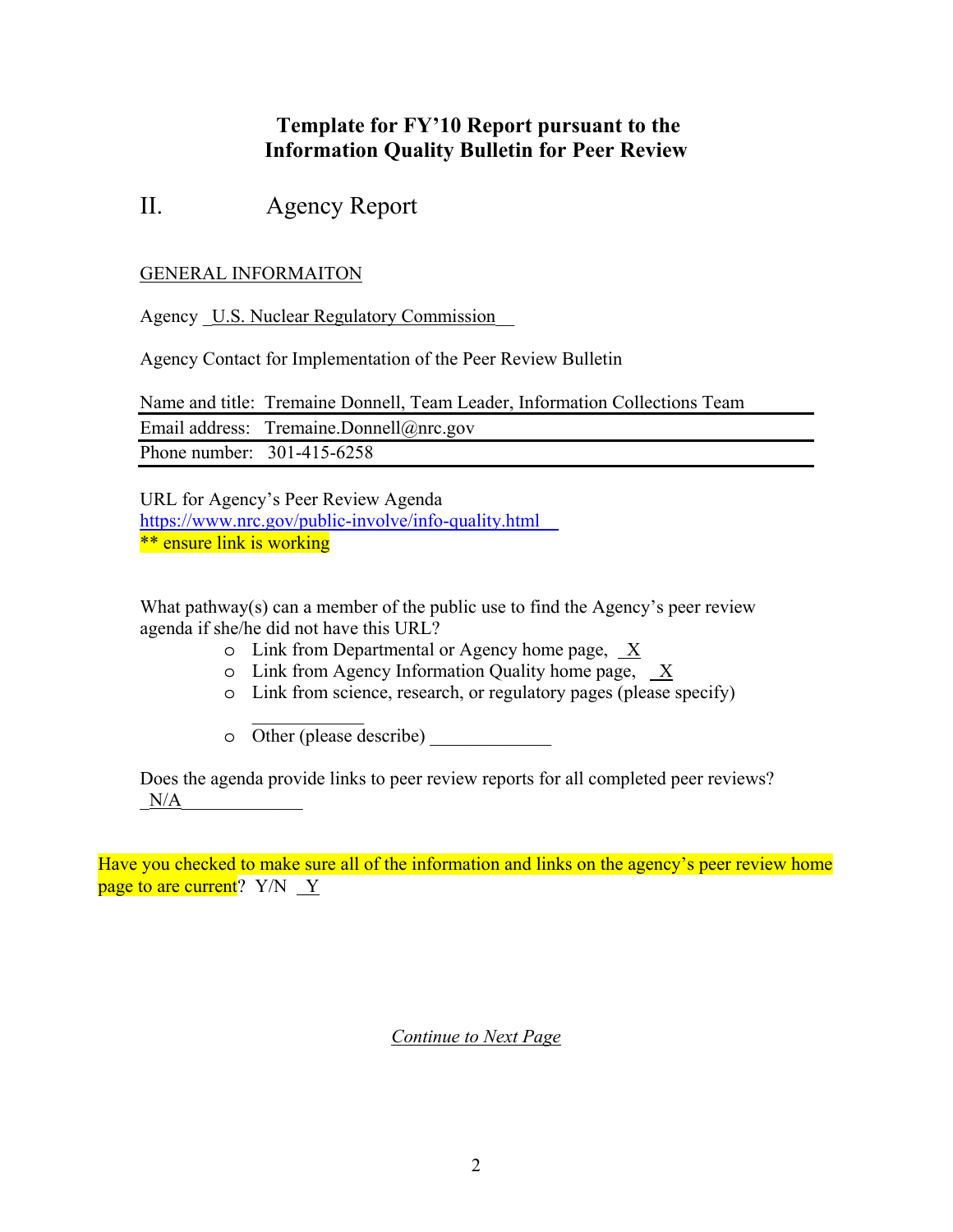#### INFORMATION ABOUT REVIEWS CONDUCTED

Number of peer reviews conducted subject to the Bulletin in FY 10. (see instructions for what should and should not be included here).

> Number of influential scientific information peer reviews (ISI) (not including highly influential scientific assessments)  $\qquad 0$

List the title of each ISI. Indicate whether the Peer Review Report has been completed (Y/N) *add more lines as needed* **NOTE:** It is acceptable to provide a screen shot of your peer review agenda as an attachment.

Number of highly influential scientific assessments (HISA)  $\qquad \underline{0}$ List the title of each HISA. Indicate whether the Peer Review Report has been Completed (Y/N) *add more lines as needed*

Provide the titles of ISIs and HISIs for which Waivers (W), Deferrals (D), or Exemptions (E) were invoked or Alternative Procedures used (A). *If deferral is marked, please indicate the duration of the deferral.*

| <b>Title of Document</b> | <i>Type of Document</i>   | W, D, E, or A  |
|--------------------------|---------------------------|----------------|
|                          | <b>ISI</b> or <b>HISA</b> | (and duration) |

Number of peer reviews that included at least one peer reviewer appointed pursuant to any exception to the applicable independence or conflict of interest standards of the Bulletin, including determinations by the Secretary or Deputy Secretary pursuant to Section III (3) (c)?

Number of ISIs (not including highly influential scientific assessments)  $\qquad 0$ 

List titles